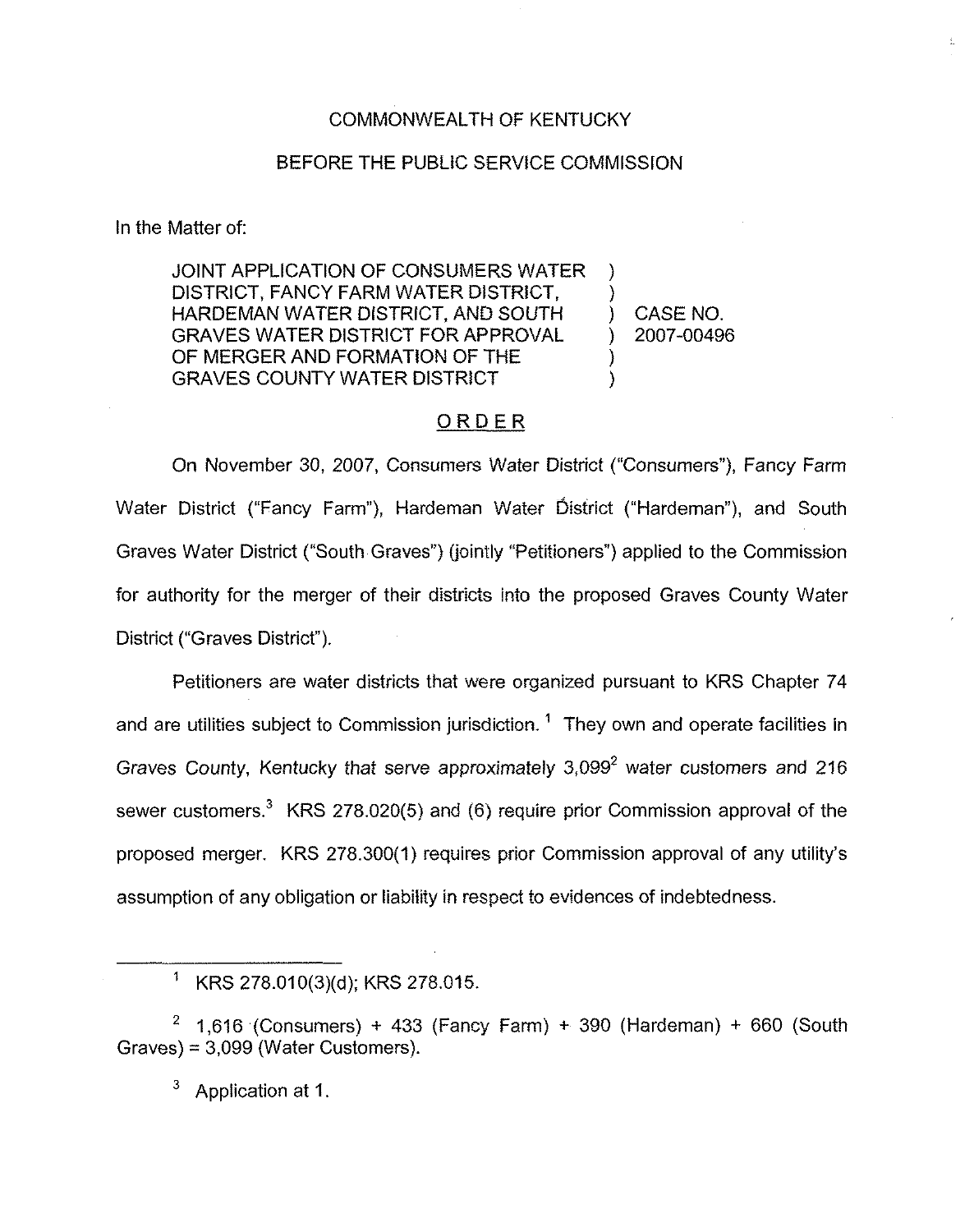Given the complexity of the proposed transaction, which will result in the merger of four water districts into a newly formed district, the Commission finds that additional proceedings regarding the application are necessary, that such proceedings will require additional time beyond the 60-day review period provided in KRS 278.020(5) and that good cause exists to extend the review period to 120 days. We further find that a procedural schedule should be established to review and investigate the merits of the pending application.

IT IS THEREFORE ORDERED that:

1. The period for reviewing the Petitioners'pplication is extended to 120 days.

2. The procedural schedule set forth in Appendix A shall be followed.

3. a. Responses to requests for information shall be appropriately bound, tabbed and indexed and shall include the name of the witness responsible for responding to the questions related to the information provided, with copies to all parties of record and 8 copies to the Commission.

b, Each response shall be answered under oath or, for representatives of a public or private corporation or a partnership or association or a governmental agency, be accompanied by a signed certification of the preparer or person supervising the preparation of the response on behalf of the entity that the response is true and accurate to the best of that person's knowledge, information, and belief formed after a reasonable inquiry.

t.

 $-2-$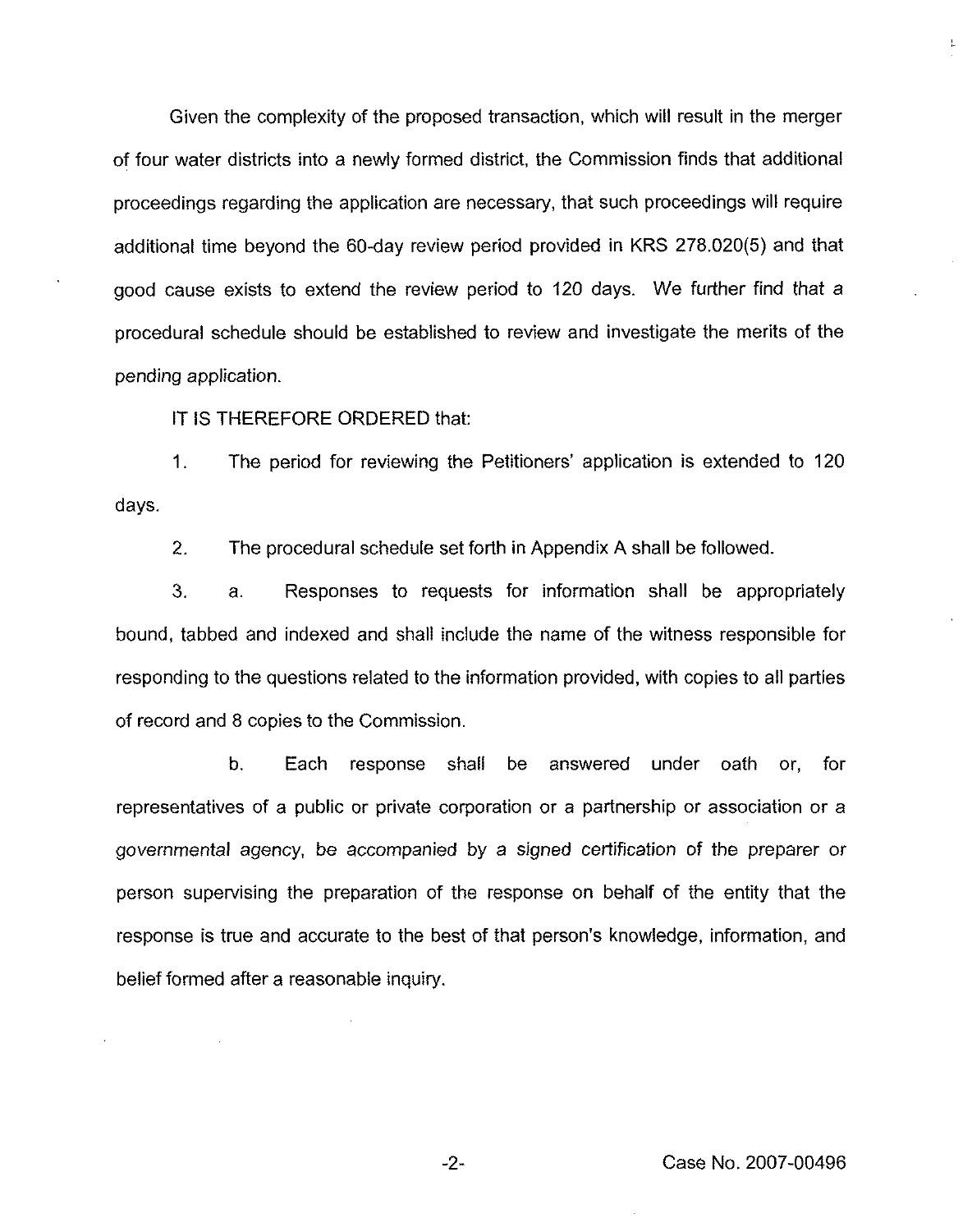c. Any party shall make timely amendment to any prior responses if it obtains information which indicates that the response was incorrect when made or, though correct when made, is now incorrect in any material respect.

d. For any requests to which a party fails or refuses to furnish all or part of the requested information, that party shall provide a written explanation of the specific grounds for its failure to completely and precisely respond.

4. At any hearing in this matter, neither opening statements nor summarization of direct testimony shall be permitted.

5. Motions for extensions of time with respect to the schedule herein shall be made in writing and will be granted only upon a showing of good cause.

6, All documents that this Order requires to be filed with the Commission shall be served upon all other parties.

7. Service of any document or pleading shall be made in accordance with Administrative Regulation 807 KAR 5:001, Section 3(7), and Kentucky Civil Rule 5.02.

8. Petitioners shall give notice of the hearing in accordance with the provisions set out in 807 KAR 5:011, Section 8(5). At the time publication is requested, Petitioners shall forward a duplicate of the notice and request to the Commission.

9. Nothing contained herein shall prevent the Commission from entering further Orders in this matter.

Done at Frankfort, Kentucky, this 10th day of January, 2008.

ATTEST: By the Commission

Deputy Executive Director

Case No. 2007-00496

 $\bar{\nu}$  .